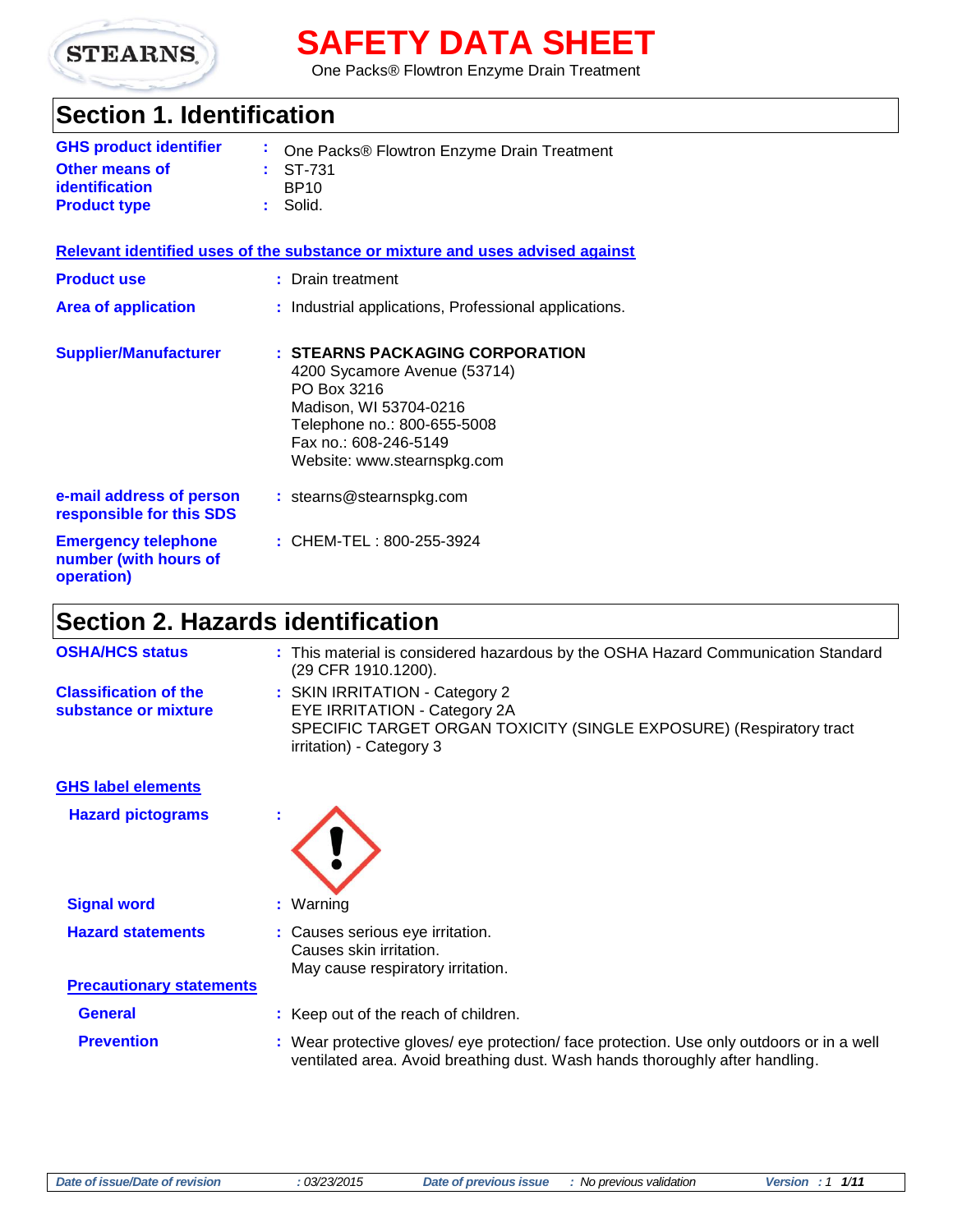# **Section 2. Hazards identification**

| <b>Response</b><br><b>Storage</b>          | : IF INHALED: Remove victim to fresh air and keep comfortable for breathing. Call a<br>POISON CENTER or physician if you feel unwell. IF ON SKIN: Wash with plenty of<br>water. Take off contaminated clothing and wash it before reuse. If skin irritation occurs:<br>Get medical attention. IF IN EYES: Rinse cautiously with water for several minutes.<br>Remove contact lenses, if present and easy to do. Continue rinsing. If eye irritation<br>persists: Get medical attention.<br>: Store locked up. |
|--------------------------------------------|---------------------------------------------------------------------------------------------------------------------------------------------------------------------------------------------------------------------------------------------------------------------------------------------------------------------------------------------------------------------------------------------------------------------------------------------------------------------------------------------------------------|
| <b>Disposal</b>                            | : Dispose of contents and container in accordance with all local regulations.                                                                                                                                                                                                                                                                                                                                                                                                                                 |
| <b>Supplemental label</b><br>elements      | : Avoid contact with skin and clothing. Wash thoroughly after handling.                                                                                                                                                                                                                                                                                                                                                                                                                                       |
| <b>Hazards not otherwise</b><br>classified | : None known.                                                                                                                                                                                                                                                                                                                                                                                                                                                                                                 |

# **Section 3. Composition/information on ingredients**

| <b>Substance/mixture</b>                | : Mixture  |
|-----------------------------------------|------------|
| <b>Other means of</b><br>identification | $: ST-731$ |

### **CAS number/other identifiers**

| <b>CAS number</b>      | : Not applicable. |                    |
|------------------------|-------------------|--------------------|
| <b>Product code</b>    | : Not available.  |                    |
| <b>Ingredient name</b> |                   | <b>Other names</b> |
| Lipase Enzyme Mixture  |                   | Lipase Enzyme Mixt |
| Sodium chloride        |                   | Salt               |

| Ingredient name       | <b>Other names</b>    | $\frac{9}{6}$ | <b>CAS number</b> |
|-----------------------|-----------------------|---------------|-------------------|
| Lipase Enzyme Mixture | Lipase Enzyme Mixture | $20$          | N/A               |
| Sodium chloride       | Salt                  | $<$ 40        | 7647-14-5         |
| Sodium sulfate        | Sodium sulfate        | < 60          | 7757-82-6         |
|                       |                       |               |                   |

Any concentration shown as a range is to protect confidentiality or is due to batch variation. **There are no additional ingredients present which, within the current knowledge of the supplier and in the concentrations applicable, are classified as hazardous to health and hence require reporting in this section.**

### **Section 4. First aid measures**

### **Description of necessary first aid measures**

| <b>Eye contact</b>  | : Immediately flush eyes with plenty of water, occasionally lifting the upper and lower<br>eyelids. Check for and remove any contact lenses. Continue to rinse for at least 10<br>minutes. Get medical attention.                                                                                                                                                                                                                                                                                                                                                                                                                                                                                                                    |
|---------------------|--------------------------------------------------------------------------------------------------------------------------------------------------------------------------------------------------------------------------------------------------------------------------------------------------------------------------------------------------------------------------------------------------------------------------------------------------------------------------------------------------------------------------------------------------------------------------------------------------------------------------------------------------------------------------------------------------------------------------------------|
| <b>Inhalation</b>   | : Remove victim to fresh air and keep at rest in a position comfortable for breathing. If it<br>is suspected that fumes are still present, the rescuer should wear an appropriate mask<br>or self-contained breathing apparatus. If not breathing, if breathing is irregular or if<br>respiratory arrest occurs, provide artificial respiration or oxygen by trained personnel. It<br>may be dangerous to the person providing aid to give mouth-to-mouth resuscitation.<br>Get medical attention. If necessary, call a poison center or physician. If unconscious,<br>place in recovery position and get medical attention immediately. Maintain an open<br>airway. Loosen tight clothing such as a collar, tie, belt or waistband. |
| <b>Skin contact</b> | : Flush contaminated skin with plenty of water. Remove contaminated clothing and<br>shoes. Continue to rinse for at least 10 minutes. Get medical attention. Wash clothing<br>before reuse. Clean shoes thoroughly before reuse.                                                                                                                                                                                                                                                                                                                                                                                                                                                                                                     |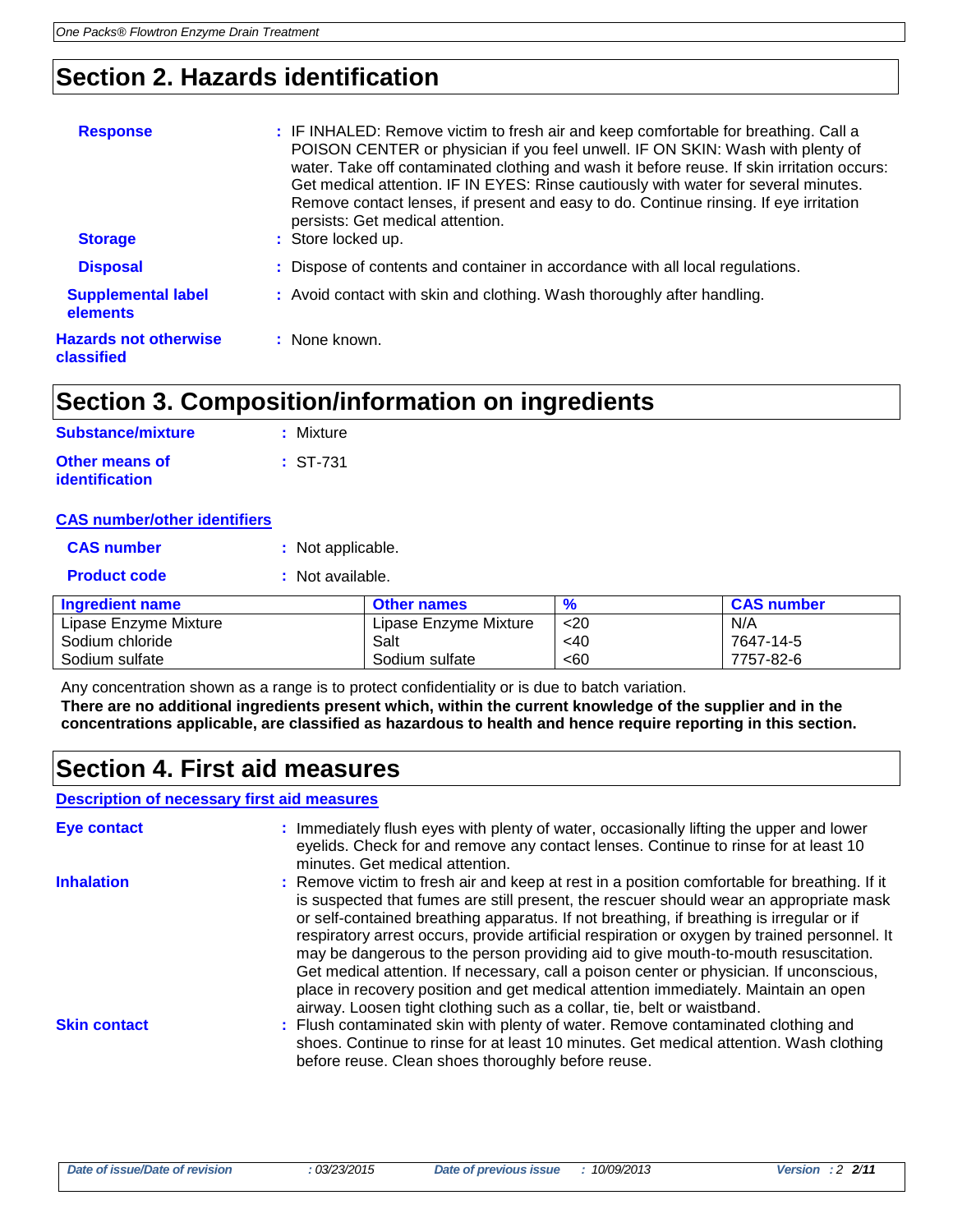**Unsuitable extinguishing**

**media**

**the chemical**

**Hazardous thermal decomposition products**

# **Section 4. First aid measures**

| <b>Ingestion</b><br>Most important symptoms/effects, acute and delayed | : Wash out mouth with water. Remove dentures if any. Remove victim to fresh air and<br>keep at rest in a position comfortable for breathing. If material has been swallowed and<br>the exposed person is conscious, give small quantities of water to drink. Stop if the<br>exposed person feels sick as vomiting may be dangerous. Do not induce vomiting<br>unless directed to do so by medical personnel. If vomiting occurs, the head should be<br>kept low so that vomit does not enter the lungs. Get medical attention if adverse health<br>effects persist or are severe. Never give anything by mouth to an unconscious person.<br>If unconscious, place in recovery position and get medical attention immediately.<br>Maintain an open airway. Loosen tight clothing such as a collar, tie, belt or waistband. |
|------------------------------------------------------------------------|---------------------------------------------------------------------------------------------------------------------------------------------------------------------------------------------------------------------------------------------------------------------------------------------------------------------------------------------------------------------------------------------------------------------------------------------------------------------------------------------------------------------------------------------------------------------------------------------------------------------------------------------------------------------------------------------------------------------------------------------------------------------------------------------------------------------------|
| <b>Potential acute health effects</b>                                  |                                                                                                                                                                                                                                                                                                                                                                                                                                                                                                                                                                                                                                                                                                                                                                                                                           |
| <b>Eye contact</b>                                                     | : Causes serious eye irritation.                                                                                                                                                                                                                                                                                                                                                                                                                                                                                                                                                                                                                                                                                                                                                                                          |
| <b>Inhalation</b>                                                      | : May cause respiratory irritation.                                                                                                                                                                                                                                                                                                                                                                                                                                                                                                                                                                                                                                                                                                                                                                                       |
| <b>Skin contact</b>                                                    | : Causes skin irritation.                                                                                                                                                                                                                                                                                                                                                                                                                                                                                                                                                                                                                                                                                                                                                                                                 |
| <b>Ingestion</b>                                                       | : Irritating to mouth, throat and stomach.                                                                                                                                                                                                                                                                                                                                                                                                                                                                                                                                                                                                                                                                                                                                                                                |
| <b>Over-exposure signs/symptoms</b>                                    |                                                                                                                                                                                                                                                                                                                                                                                                                                                                                                                                                                                                                                                                                                                                                                                                                           |
| <b>Eye contact</b><br><b>Inhalation</b><br><b>Skin contact</b>         | : Adverse symptoms may include the following:<br>pain or irritation<br>watering<br>redness<br>: Adverse symptoms may include the following:<br>respiratory tract irritation<br>coughing<br>: Adverse symptoms may include the following:<br>irritation<br>redness                                                                                                                                                                                                                                                                                                                                                                                                                                                                                                                                                         |
| <b>Ingestion</b>                                                       | : No specific data.                                                                                                                                                                                                                                                                                                                                                                                                                                                                                                                                                                                                                                                                                                                                                                                                       |
|                                                                        | Indication of immediate medical attention and special treatment needed, if necessary                                                                                                                                                                                                                                                                                                                                                                                                                                                                                                                                                                                                                                                                                                                                      |
| <b>Notes to physician</b><br><b>Specific treatments</b>                | : Treat symptomatically. Contact poison treatment specialist immediately if large<br>quantities have been ingested or inhaled.<br>: No specific treatment.                                                                                                                                                                                                                                                                                                                                                                                                                                                                                                                                                                                                                                                                |
| <b>Protection of first-aiders</b>                                      | : No action shall be taken involving any personal risk or without suitable training. If it is<br>suspected that fumes are still present, the rescuer should wear an appropriate mask or<br>self-contained breathing apparatus. It may be dangerous to the person providing aid to<br>give mouth-to-mouth resuscitation.                                                                                                                                                                                                                                                                                                                                                                                                                                                                                                   |
| See toxicological information (Section 11)                             |                                                                                                                                                                                                                                                                                                                                                                                                                                                                                                                                                                                                                                                                                                                                                                                                                           |
| <b>Section 5. Fire-fighting measures</b>                               |                                                                                                                                                                                                                                                                                                                                                                                                                                                                                                                                                                                                                                                                                                                                                                                                                           |
| <b>Extinguishing media</b><br><b>Suitable extinguishing</b><br>media   | : Use an extinguishing agent suitable for the surrounding fire.                                                                                                                                                                                                                                                                                                                                                                                                                                                                                                                                                                                                                                                                                                                                                           |

*Date of issue/Date of revision : 03/23/2015 Date of previous issue : 10/09/2013 Version : 2 3/11*

**:** Decomposition products may include the following materials:

**:** Do not use water jet.

carbon dioxide carbon monoxide metal oxide/oxides

**Specific hazards arising from :** No specific fire or explosion hazard.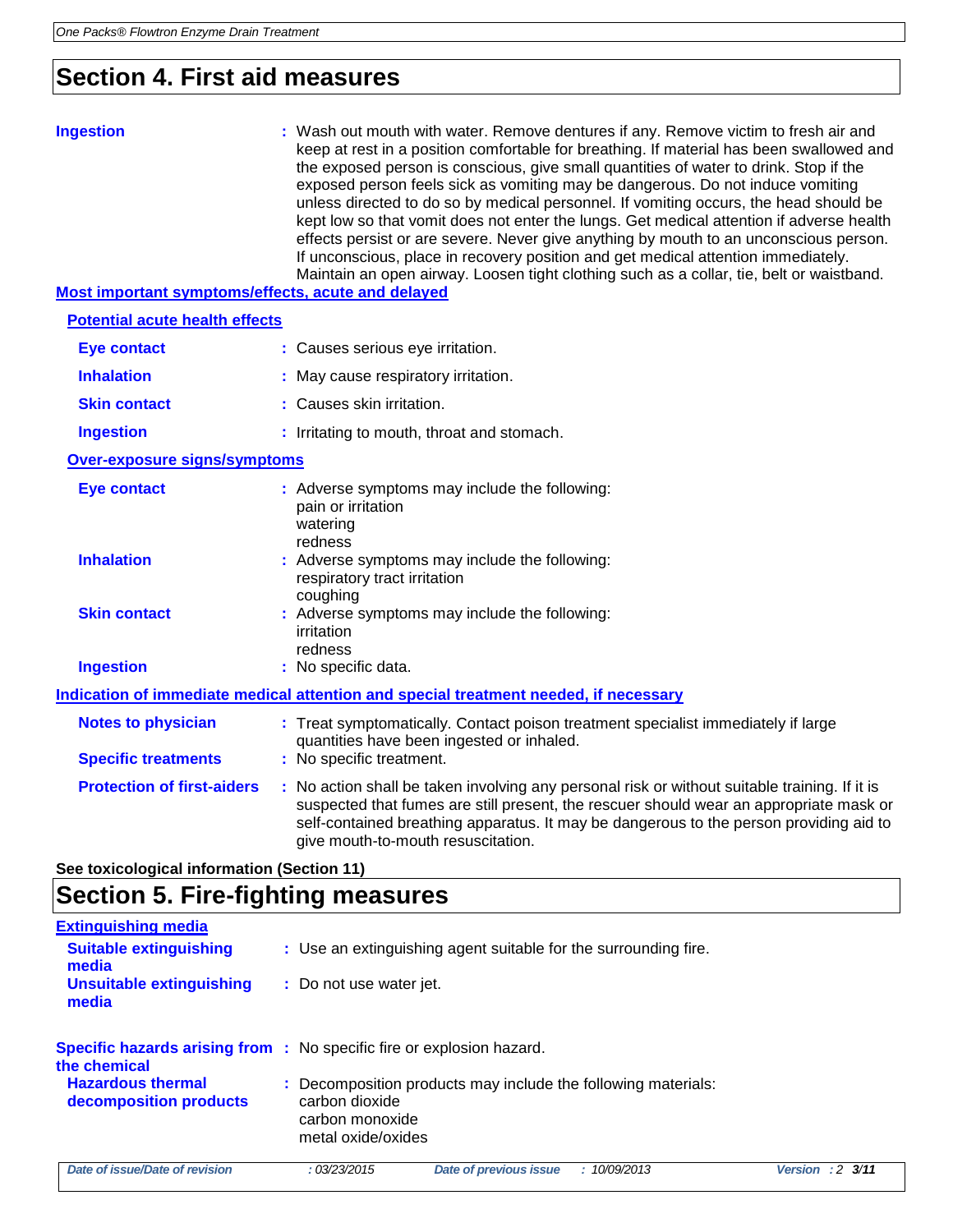# **Section 5. Fire-fighting measures**

| <b>Special protective actions</b><br>for fire-fighters | : Promptly isolate the scene by removing all persons from the vicinity of the incident if<br>there is a fire. No action shall be taken involving any personal risk or without suitable<br>training. |
|--------------------------------------------------------|-----------------------------------------------------------------------------------------------------------------------------------------------------------------------------------------------------|
| <b>Special protective</b>                              | : Fire-fighters should wear appropriate protective equipment and self-contained                                                                                                                     |
| equipment for fire-fighters                            | breathing apparatus (SCBA) with a full face-piece operated in positive pressure mode.                                                                                                               |
| <b>Remark</b>                                          | : Dust explosion class: St1                                                                                                                                                                         |

# **Section 6. Accidental release measures**

**Personal precautions, protective equipment and emergency procedures**

| For non-emergency<br>personnel   | : No action shall be taken involving any personal risk or without suitable training.<br>Evacuate surrounding areas. Keep unnecessary and unprotected personnel from<br>entering. Do not touch or walk through spilled material. Provide adequate ventilation.<br>Wear appropriate respirator when ventilation is inadequate. Put on appropriate personal<br>protective equipment. |
|----------------------------------|-----------------------------------------------------------------------------------------------------------------------------------------------------------------------------------------------------------------------------------------------------------------------------------------------------------------------------------------------------------------------------------|
| For emergency responders :       | If specialized clothing is required to deal with the spillage, take note of any information<br>in Section 8 on suitable and unsuitable materials. See also the information in "For non-<br>emergency personnel".                                                                                                                                                                  |
| <b>Environmental precautions</b> | : Avoid dispersal of spilled material and runoff and contact with soil, waterways, drains<br>and sewers. Inform the relevant authorities if the product has caused environmental<br>pollution (sewers, waterways, soil or air).                                                                                                                                                   |
|                                  |                                                                                                                                                                                                                                                                                                                                                                                   |

#### **Methods and materials for containment and cleaning up**

| <b>Small spill</b> | : Move containers from spill area. Avoid dust generation. Using a vacuum with HEPA<br>filter will reduce dust dispersal. Place spilled material in a designated, labeled waste<br>container. Dispose of via a licensed waste disposal contractor.                                                                                                                                                                                               |
|--------------------|-------------------------------------------------------------------------------------------------------------------------------------------------------------------------------------------------------------------------------------------------------------------------------------------------------------------------------------------------------------------------------------------------------------------------------------------------|
| <b>Large spill</b> | : Move containers from spill area. Approach release from upwind. Prevent entry into<br>sewers, water courses, basements or confined areas. Avoid dust generation. Do not dry<br>sweep. Vacuum dust with equipment fitted with a HEPA filter and place in a closed,<br>labeled waste container. Dispose of via a licensed waste disposal contractor. Note: see<br>Section 1 for emergency contact information and Section 13 for waste disposal. |

### **Section 7. Handling and storage**

### **Precautions for safe handling**

| <b>Protective measures</b>                                                | : Put on appropriate personal protective equipment (see Section 8). Do not ingest. Avoid<br>contact with eyes, skin and clothing. Use only with adequate ventilation. Wear<br>appropriate respirator when ventilation is inadequate. Keep in the original container or<br>an approved alternative made from a compatible material, kept tightly closed when not<br>in use. Empty containers retain product residue and can be hazardous. Do not reuse<br>container.                                                                                |
|---------------------------------------------------------------------------|----------------------------------------------------------------------------------------------------------------------------------------------------------------------------------------------------------------------------------------------------------------------------------------------------------------------------------------------------------------------------------------------------------------------------------------------------------------------------------------------------------------------------------------------------|
| <b>Advice on general</b><br>occupational hygiene                          | : Eating, drinking and smoking should be prohibited in areas where this material is<br>handled, stored and processed. Workers should wash hands and face before eating,<br>drinking and smoking. Remove contaminated clothing and protective equipment before<br>entering eating areas. See also Section 8 for additional information on hygiene<br>measures.                                                                                                                                                                                      |
| <b>Conditions for safe</b><br>storage, including any<br>incompatibilities | : Store in accordance with local regulations. Store in original container protected from<br>direct sunlight in a dry, cool and well-ventilated area, away from incompatible materials<br>(see Section 10) and food and drink. Store locked up. Keep container tightly closed and<br>sealed until ready for use. Containers that have been opened must be carefully resealed<br>and kept upright to prevent leakage. Do not store in unlabeled containers.<br>Use appropriate containment to avoid environmental contamination. Keep from freezing. |
| Date of issue/Date of revision                                            | <b>Date of previous issue</b><br>: 03/23/2015<br>: 10/09/2013<br>Version : $2 \frac{4}{11}$                                                                                                                                                                                                                                                                                                                                                                                                                                                        |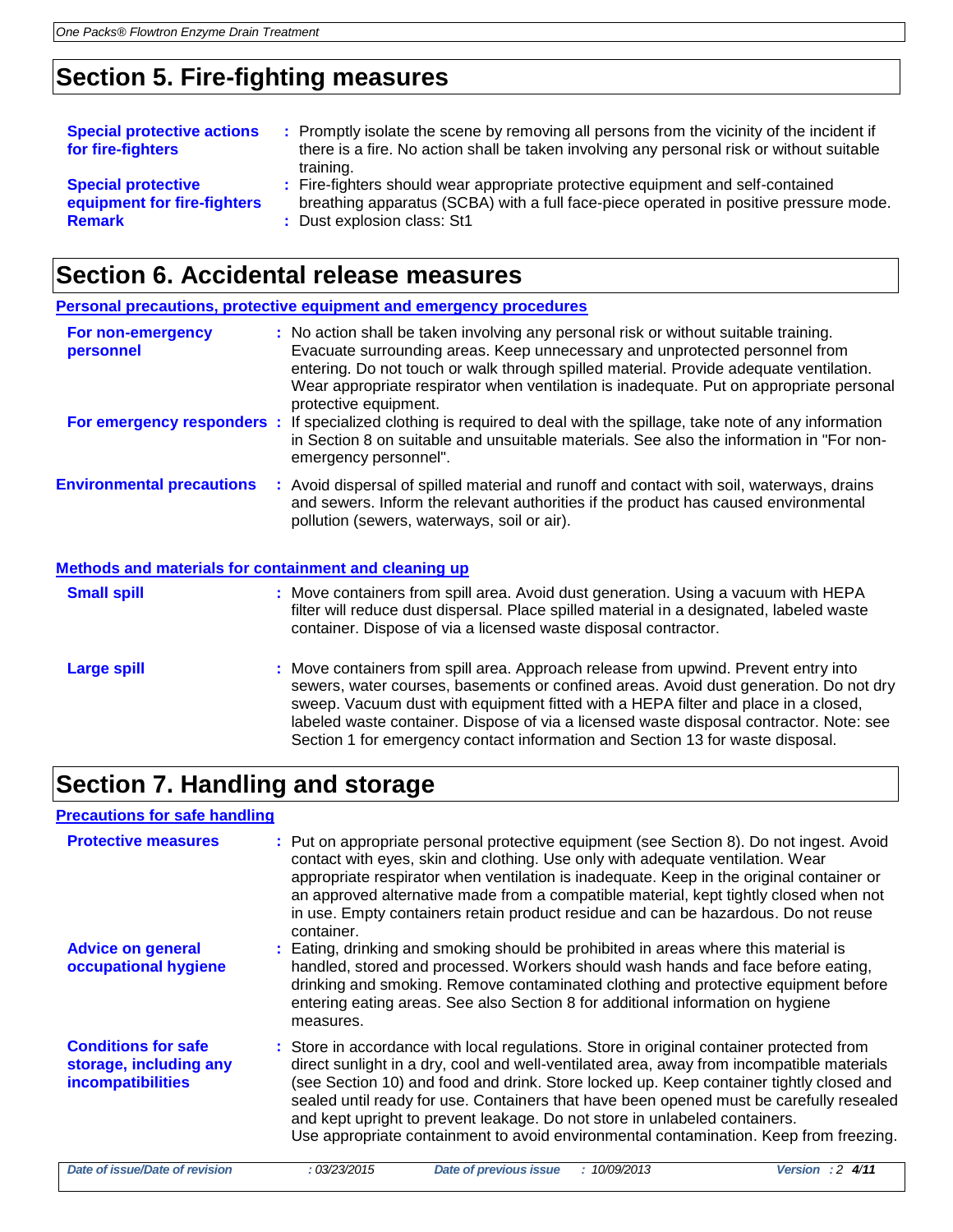# **Section 8. Exposure controls/personal protection**

### **Control parameters**

|  | <b>Occupational exposure limits</b> |  |
|--|-------------------------------------|--|
|  |                                     |  |

| <b>Appropriate engineering</b><br>controls       | : Use only with adequate ventilation. If user operations generate dust, fumes, gas, vapor<br>or mist, use process enclosures, local exhaust ventilation or other engineering controls<br>to keep worker exposure to airborne contaminants below any recommended or statutory<br>limits.                                         |
|--------------------------------------------------|---------------------------------------------------------------------------------------------------------------------------------------------------------------------------------------------------------------------------------------------------------------------------------------------------------------------------------|
| <b>Environmental exposure</b><br><b>controls</b> | : Emissions from ventilation or work process equipment should be checked to ensure<br>they comply with the requirements of environmental protection legislation. In some<br>cases, fume scrubbers, filters or engineering modifications to the process equipment will<br>be necessary to reduce emissions to acceptable levels. |

### **Individual protection measures**

| <b>Hygiene measures</b>       | : Wash hands, forearms and face thoroughly after handling chemical products, before<br>eating, smoking and using the lavatory and at the end of the working period.<br>Appropriate techniques should be used to remove potentially contaminated clothing.<br>Wash contaminated clothing before reusing. Ensure that eyewash stations and safety<br>showers are close to the workstation location.                                                                                                                                                                                                                                                         |
|-------------------------------|-----------------------------------------------------------------------------------------------------------------------------------------------------------------------------------------------------------------------------------------------------------------------------------------------------------------------------------------------------------------------------------------------------------------------------------------------------------------------------------------------------------------------------------------------------------------------------------------------------------------------------------------------------------|
| <b>Eye/face protection</b>    | : Safety eyewear complying with an approved standard should be used when a risk<br>assessment indicates this is necessary to avoid exposure to liquid splashes, mists,<br>gases or dusts. If contact is possible, the following protection should be worn, unless the<br>assessment indicates a higher degree of protection: chemical splash goggles.                                                                                                                                                                                                                                                                                                     |
| <b>Skin protection</b>        |                                                                                                                                                                                                                                                                                                                                                                                                                                                                                                                                                                                                                                                           |
| <b>Hand protection</b>        | : Chemical-resistant, impervious gloves complying with an approved standard should be<br>worn at all times when handling chemical products if a risk assessment indicates this is<br>necessary. Considering the parameters specified by the glove manufacturer, check<br>during use that the gloves are still retaining their protective properties. It should be<br>noted that the time to breakthrough for any glove material may be different for different<br>glove manufacturers. In the case of mixtures, consisting of several substances, the<br>protection time of the gloves cannot be accurately estimated.<br>Neoprene gloves. Rubber gloves. |
| <b>Body protection</b>        | : Personal protective equipment for the body should be selected based on the task being<br>performed and the risks involved and should be approved by a specialist before<br>handling this product.                                                                                                                                                                                                                                                                                                                                                                                                                                                       |
| <b>Other skin protection</b>  | : Appropriate footwear and any additional skin protection measures should be selected<br>based on the task being performed and the risks involved and should be approved by a<br>specialist before handling this product.                                                                                                                                                                                                                                                                                                                                                                                                                                 |
| <b>Respiratory protection</b> | : Use a properly fitted, air-purifying or air-fed respirator complying with an approved<br>standard if a risk assessment indicates this is necessary. Respirator selection must be<br>based on known or anticipated exposure levels, the hazards of the product and the safe<br>working limits of the selected respirator.                                                                                                                                                                                                                                                                                                                                |

# **Section 9. Physical and chemical properties**

| <b>Appearance</b>              |                                        |                               |              |                           |
|--------------------------------|----------------------------------------|-------------------------------|--------------|---------------------------|
| <b>Physical state</b>          | : Solid. [Granular solid./Crystals.]   |                               |              |                           |
| <b>Color</b>                   | : White.                               |                               |              |                           |
| Odor                           | : Odorless.                            |                               |              |                           |
| <b>Odor threshold</b>          | : Not available.                       |                               |              |                           |
| pН                             | : 7-9, 1% solution                     |                               |              |                           |
| <b>Melting point</b>           | : $153^{\circ}$ C (307.4 $^{\circ}$ F) |                               |              |                           |
| Date of issue/Date of revision | : 03/23/2015                           | <b>Date of previous issue</b> | : 10/09/2013 | Version : $2\frac{5}{11}$ |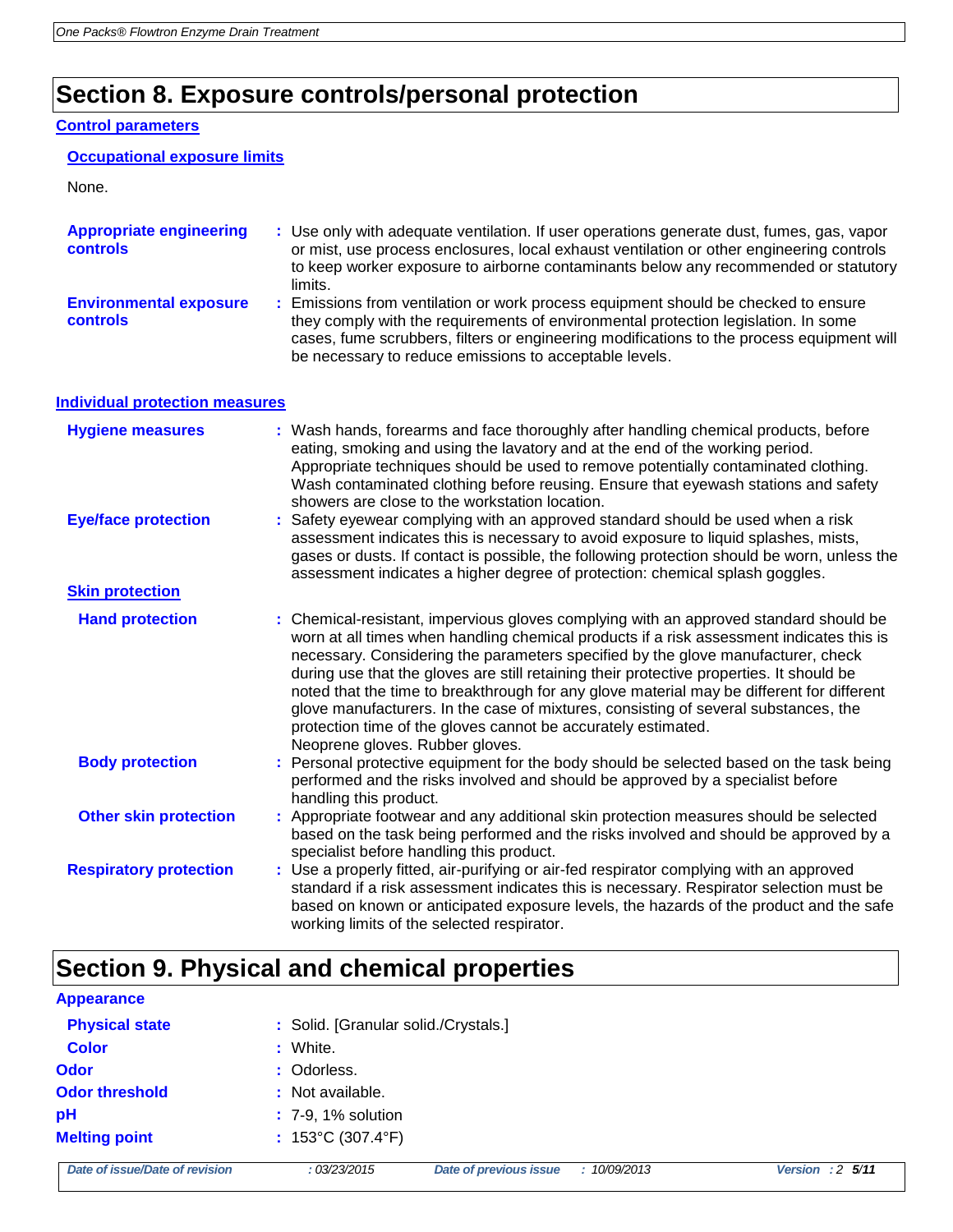# **Section 9. Physical and chemical properties**

| <b>Boiling point</b>                              | : Not available.                                                     |
|---------------------------------------------------|----------------------------------------------------------------------|
| <b>Flash point</b>                                | : >93.333°C (>200°F)                                                 |
| <b>Evaporation rate</b>                           | : Not available.                                                     |
| <b>Flammability (solid, gas)</b>                  | : Not applicable.                                                    |
| Lower and upper explosive<br>(flammable) limits   | : Not available.                                                     |
| <b>Vapor pressure</b>                             | : Not available.                                                     |
| <b>Vapor density</b>                              | : Not available.                                                     |
| <b>Relative density</b>                           | : Not available.                                                     |
| <b>Solubility</b>                                 | Easily soluble in the following materials: cold water and hot water. |
| <b>Solubility in water</b>                        | : Not available.                                                     |
| <b>Partition coefficient: n-</b><br>octanol/water | : Not available.                                                     |
| <b>Auto-ignition temperature</b>                  | : Not available.                                                     |
| <b>Decomposition temperature</b>                  | : Not available.                                                     |
| <b>SADT</b>                                       | : Not available.                                                     |
| <b>Viscosity</b>                                  | : Not available.                                                     |

### **Section 10. Stability and reactivity**

| <b>Reactivity</b>                            | : No specific test data related to reactivity available for this product or its ingredients.              |
|----------------------------------------------|-----------------------------------------------------------------------------------------------------------|
| <b>Chemical stability</b>                    | : The product is stable.                                                                                  |
| <b>Possibility of hazardous</b><br>reactions | : Under normal conditions of storage and use, hazardous reactions will not occur.                         |
|                                              | Under normal conditions of storage and use, hazardous polymerization will not occur.                      |
| <b>Conditions to avoid</b>                   | : Keep from freezing. Keep away from extreme heat.                                                        |
| <b>Incompatible materials</b>                | : Reactive or incompatible with the following materials: oxidizing materials, acids and<br>alkalis.       |
| <b>Hazardous decomposition</b><br>products   | : Under normal conditions of storage and use, hazardous decomposition products should<br>not be produced. |

# **Section 11. Toxicological information**

### **Information on toxicological effects**

### **Acute toxicity**

| <b>Product/ingredient name</b> | Result    | <b>Species</b> | <b>Dose</b>   | <b>Exposure</b> |
|--------------------------------|-----------|----------------|---------------|-----------------|
| sodium chloride                | LD50 Oral | Rat            | $3,550$ mg/kg |                 |
| sodium sulfate                 | LD50 Oral | Mouse          | 5,989 mg/kg   |                 |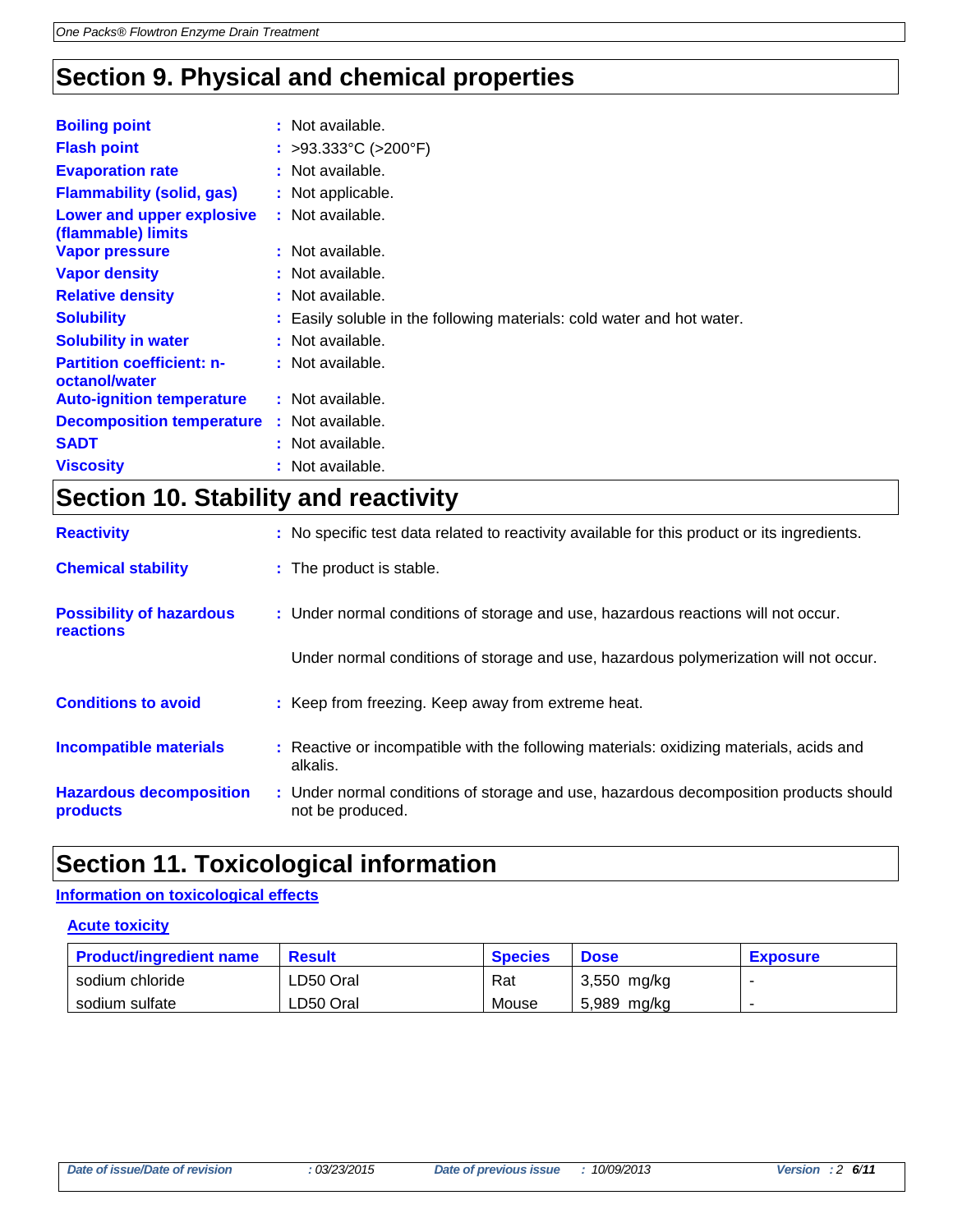# **Section 11. Toxicological information**

#### **Irritation/Corrosion**

Not applicable.

#### **Sensitization** Not available.

**Mutagenicity** Not available.

**Carcinogenicity** Not available.

**Reproductive toxicity** Not available.

### **Teratogenicity**

Not available.

### **Specific target organ toxicity (single exposure)** Not available.

**Specific target organ toxicity (repeated exposure)** Not available.

**Aspiration hazard** Not available.

**Information on the likely routes of exposure :** Not available.

### **Potential acute health effects**

| Eye contact         | : Causes serious eye irritation.           |
|---------------------|--------------------------------------------|
| <b>Inhalation</b>   | : May cause respiratory irritation.        |
| <b>Skin contact</b> | : Causes skin irritation.                  |
| <b>Ingestion</b>    | : Irritating to mouth, throat and stomach. |

#### **Symptoms related to the physical, chemical and toxicological characteristics**

| <b>Eye contact</b>  | : Adverse symptoms may include the following:<br>pain or irritation<br>watering<br>redness |
|---------------------|--------------------------------------------------------------------------------------------|
| <b>Inhalation</b>   | : Adverse symptoms may include the following:<br>respiratory tract irritation<br>coughing  |
| <b>Skin contact</b> | : Adverse symptoms may include the following:<br>irritation<br>redness                     |
| <b>Ingestion</b>    | : No specific data.                                                                        |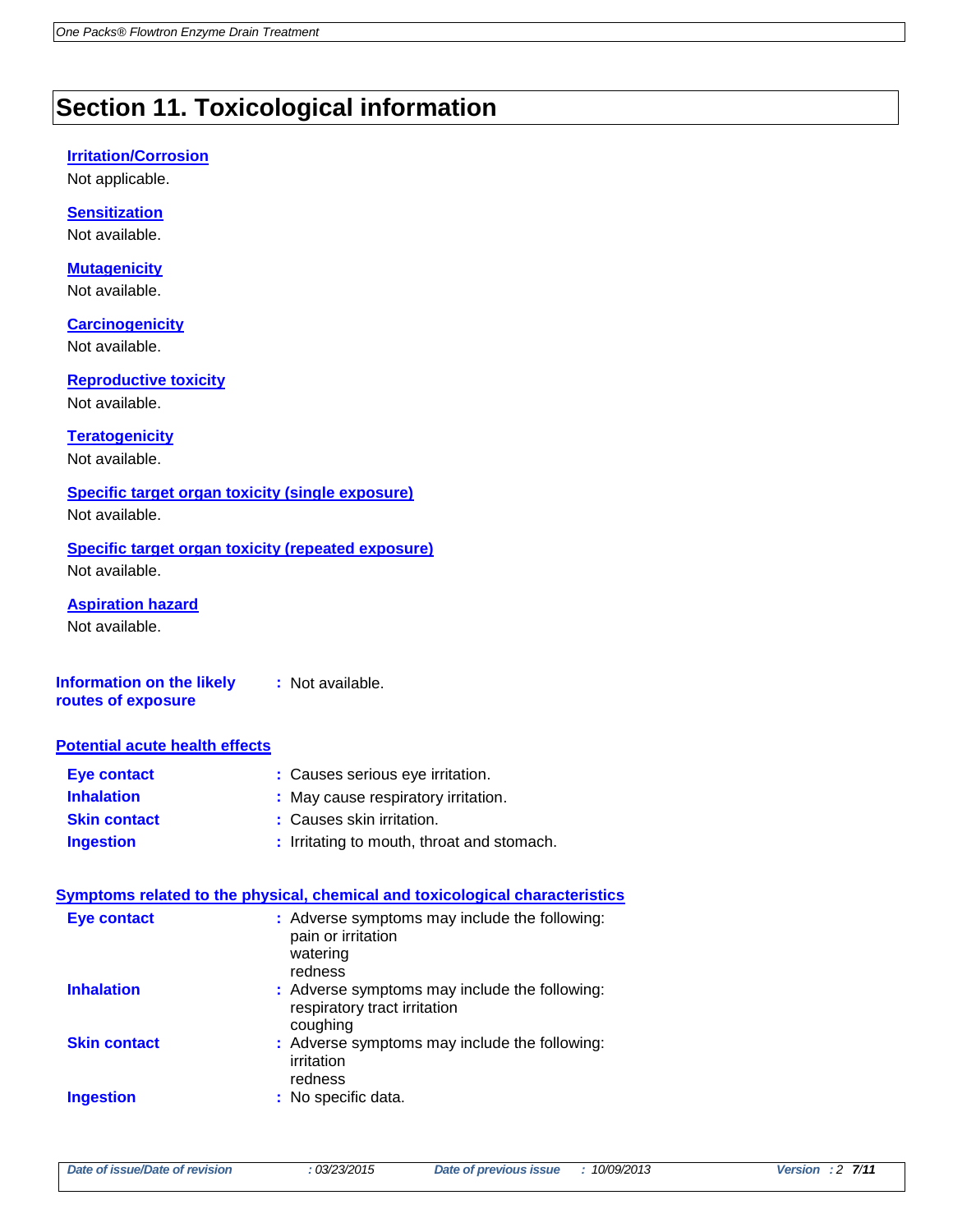# **Section 11. Toxicological information**

|                                                   | Delayed and immediate effects and also chronic effects from short and long term exposure |
|---------------------------------------------------|------------------------------------------------------------------------------------------|
| <b>Short term exposure</b>                        |                                                                                          |
| <b>Potential immediate</b><br>effects             | : Not available.                                                                         |
| <b>Potential delayed effects : Not available.</b> |                                                                                          |
| Long term exposure                                |                                                                                          |
| <b>Potential immediate</b><br>effects             | : Not available.                                                                         |
| <b>Potential delayed effects : Not available.</b> |                                                                                          |
| <b>Potential chronic health effects</b>           |                                                                                          |
| Not available.                                    |                                                                                          |
| <b>General</b>                                    | : No known significant effects or critical hazards.                                      |
| <b>Carcinogenicity</b>                            | : No known significant effects or critical hazards.                                      |
| <b>Mutagenicity</b>                               | : No known significant effects or critical hazards.                                      |
| <b>Teratogenicity</b>                             | : No known significant effects or critical hazards.                                      |
| <b>Developmental effects</b>                      | : No known significant effects or critical hazards.                                      |
| <b>Fertility effects</b>                          | : No known significant effects or critical hazards.                                      |

### **Numerical measures of toxicity**

**Acute toxicity estimates**

| Route | : value      |
|-------|--------------|
| Oral  | 3124.9 mg/kg |

# **Section 12. Ecological information**

### **Toxicity**

Not available.

#### **Persistence and degradability**

Not available.

**Bioaccumulative potential**

Not available.

### **Mobility in soil**

**Soil/water partition coefficient (KOC)**

**:** Not available.

**Other adverse effects** : No known significant effects or critical hazards.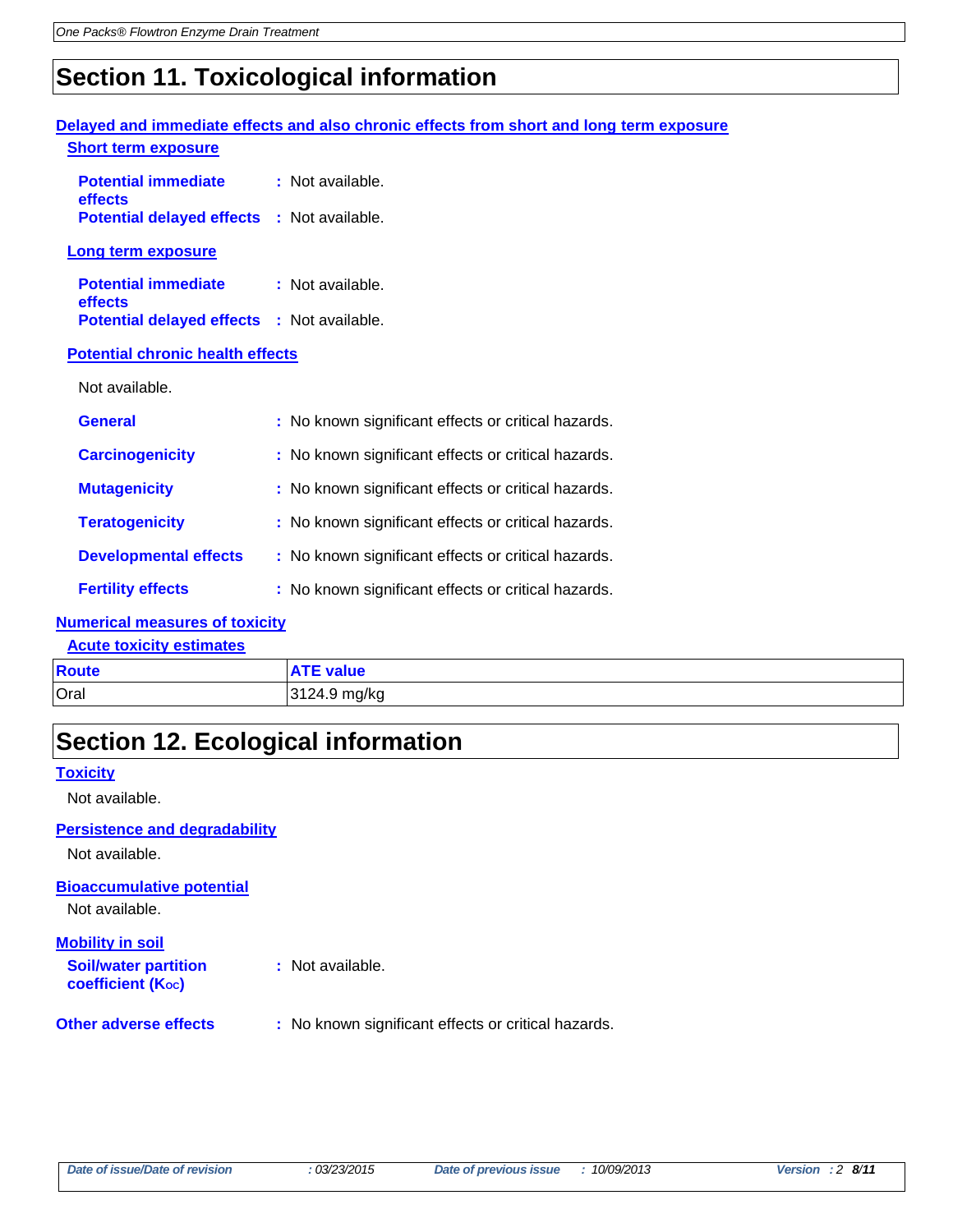# **Section 13. Disposal considerations**

**Disposal methods :** The generation of waste should be avoided or minimized wherever possible. Disposal of this product, solutions and any by-products should at all times comply with the requirements of environmental protection and waste disposal legislation and any regional local authority requirements. Dispose of surplus and non-recyclable products via a licensed waste disposal contractor. Waste should not be disposed of untreated to the sewer unless fully compliant with the requirements of all authorities with jurisdiction. Waste packaging should be recycled. Incineration or landfill should only be considered when recycling is not feasible. This material and its container must be disposed of in a safe way. Care should be taken when handling emptied containers that have not been cleaned or rinsed out. Empty containers or liners may retain some product residues. Avoid dispersal of spilled material and runoff and contact with soil, waterways, drains and sewers.

### **Section 14. Transport information**

|                      | <b>DOT Classification</b> | <b>IMDG</b>    | <b>IATA</b>    |
|----------------------|---------------------------|----------------|----------------|
| <b>UN number</b>     | Not regulated.            | Not regulated. | Not regulated. |
| <b>UN proper</b>     | Cleaning compounds, NOI,  | ۰              |                |
| shipping name        | powder.                   |                |                |
| <b>Transport</b>     |                           |                |                |
| hazard class(es)     |                           |                |                |
| <b>Packing group</b> | $\overline{\phantom{a}}$  | -              | -              |
| <b>Environmental</b> | No.                       | No.            | No.            |
| <b>hazards</b>       |                           |                |                |
| <b>Additional</b>    | $\overline{\phantom{0}}$  |                | -              |
| information          |                           |                |                |

**Special precautions for user : Transport within user's premises:** always transport in closed containers that are upright and secure. Ensure that persons transporting the product know what to do in the event of an accident or spillage.

**Transport in bulk according :** Not available. **to Annex II of MARPOL 73/78 and the IBC Code**

# **Section 15. Regulatory information**

| <b>U.S. Federal regulations</b><br><b>Clean Air Act Section 112</b><br>(b) Hazardous Air<br><b>Pollutants (HAPS)</b> | United States inventory (TSCA 8b): All components are listed or exempted.<br>Not listed<br>÷. |
|----------------------------------------------------------------------------------------------------------------------|-----------------------------------------------------------------------------------------------|
| <b>Clean Air Act Section 602</b><br><b>Class I Substances</b>                                                        | : Not listed                                                                                  |
| <b>Clean Air Act Section 602</b><br><b>Class II Substances</b>                                                       | : Not listed                                                                                  |
| <b>DEA List I Chemicals</b><br><b>(Precursor Chemicals)</b>                                                          | : Not listed                                                                                  |
| <b>DEA List II Chemicals</b><br><b>(Essential Chemicals)</b>                                                         | : Not listed                                                                                  |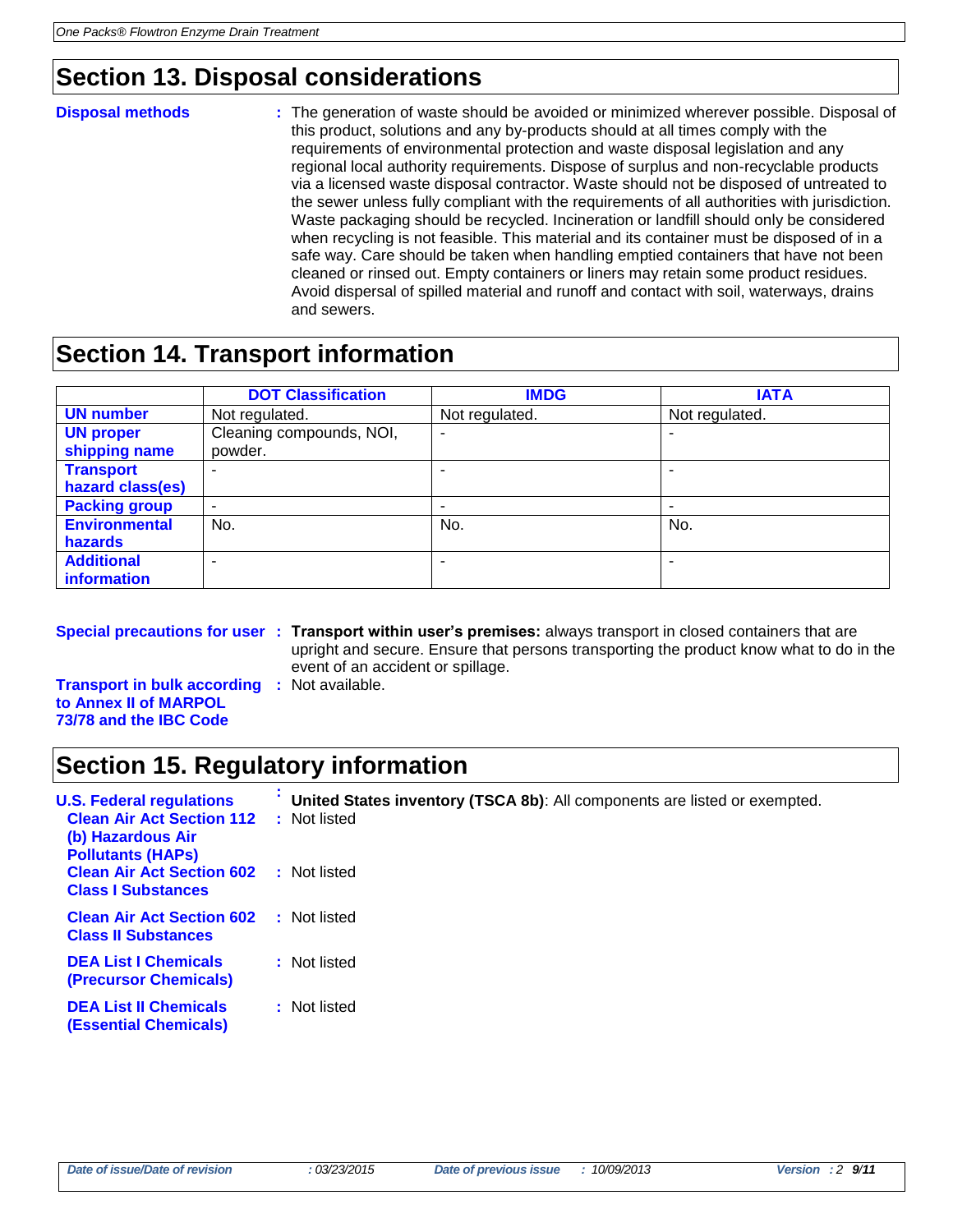# **Section 15. Regulatory information**

### **SARA 302/304**

**Composition/information on ingredients** No products were found.

**SARA 304 RQ :** Not applicable.

### **SARA 311/312**

**Classification :** Immediate (acute) health hazard

**Composition/information on ingredients**

Not applicable.

### **SARA 313**

Not applicable.

### **State regulations**

| <b>Massachusetts</b> | : None of the components are listed. |
|----------------------|--------------------------------------|
| <b>New York</b>      | : None of the components are listed. |
| <b>New Jersey</b>    | : None of the components are listed. |
| <b>Pennsylvania</b>  | : None of the components are listed. |

### **California Prop. 65**

None of the components are listed.

### **Section 16. Other information**

**Hazardous Material Information System (U.S.A.)**

| <b>Health</b>           |  |
|-------------------------|--|
| Flammability            |  |
| <b>Physical hazards</b> |  |
|                         |  |

**Caution: HMIS® ratings are based on a 0-4 rating scale, with 0 representing minimal hazards or risks, and 4 representing significant hazards or risks Although HMIS® ratings are not required on SDSs under 29 CFR 1910. 1200, the preparer may choose to provide them. HMIS® ratings are to be used with a fully implemented HMIS® program. HMIS® is a registered mark of the National Paint & Coatings Association (NPCA). HMIS® materials may be purchased exclusively from J. J. Keller (800) 327-6868. The customer is responsible for determining the PPE code for this material.**

**National Fire Protection Association (U.S.A.)**